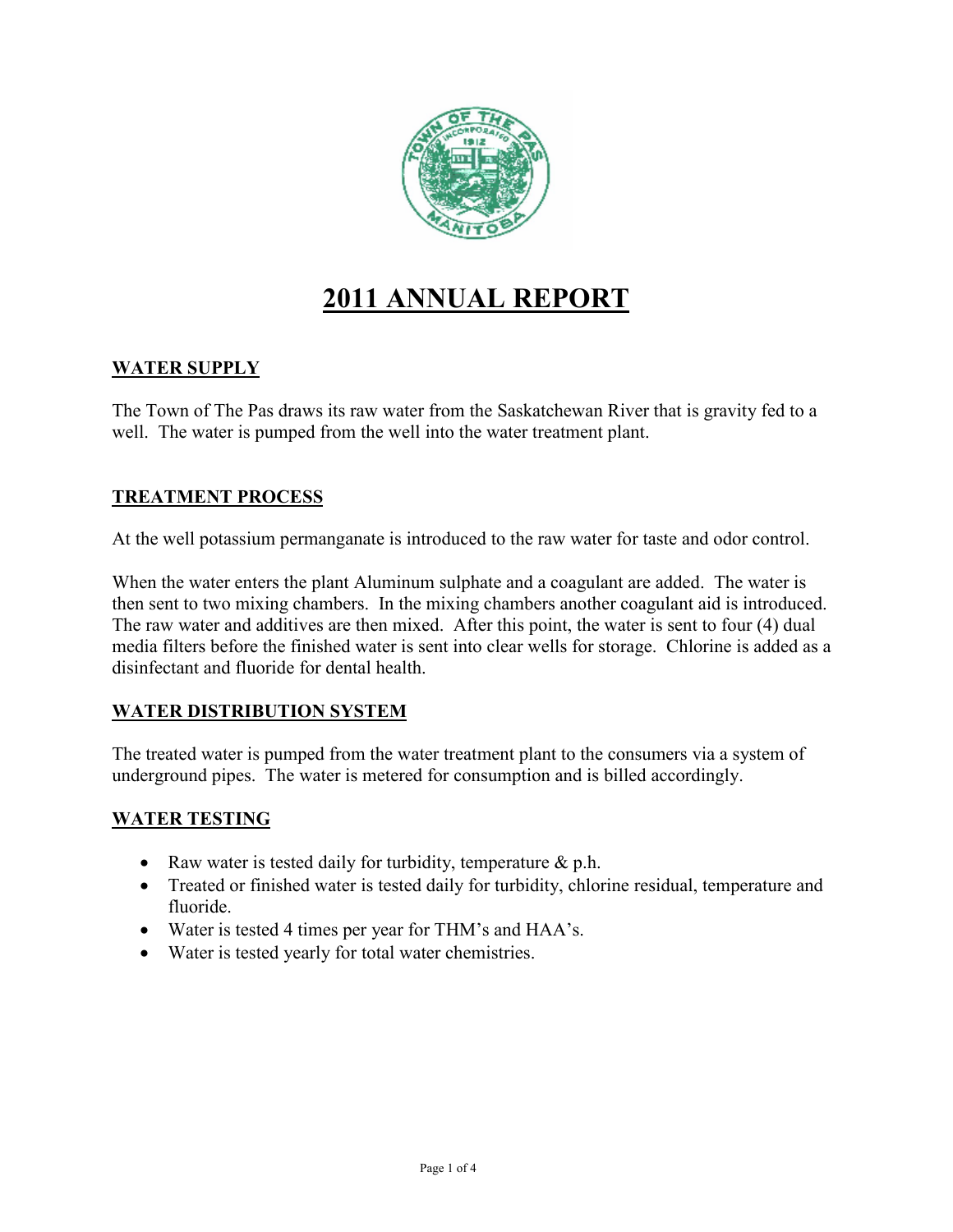# **BACTERIOLOGICAL TESTING**

Samples of raw water, treated water and points in the distribution system are tested bi-weekly for coliforms and E.Coli. The results of these tests are shown in the table below:

| BACETERIOLOGICAL MONITORING AND REPORTING                                                              | Regulatory          | <b>PWS</b>  |  |
|--------------------------------------------------------------------------------------------------------|---------------------|-------------|--|
|                                                                                                        | Requirement         | Performance |  |
|                                                                                                        |                     |             |  |
| Number of raw/incoming water samples                                                                   | 26                  | 26          |  |
| Number of treated water samples                                                                        | 26                  | 26          |  |
| Number of distribution water samples (2 sampling locations)                                            | 26                  | 26          |  |
| Frequency of testing                                                                                   | Bi-weekly           | 100%        |  |
| Total coli form present in water samples                                                               | $0$ TC per $100$ mL | 96%         |  |
| E.coli present in water samples                                                                        | $0$ EC per $100$ mL | 96%         |  |
| <b>COMMENTS:</b>                                                                                       |                     |             |  |
| One test was positive. As per regulations a re-test was done and it was negative meeting requirements. |                     |             |  |

#### **TURBIDITY TESTING**

Turbidity is a measurement of water clarity. This test is used as a benchmark on how the treatment process is working. Facilities are obligated to meet regulatory requirements on the filtering process and the treated water that is sent to consumers. The results of these tests are shown in the table below:

| <b>Turbidity Standards</b> | <b>Regulatory Requirement</b> | <b>PWS</b> Performance |
|----------------------------|-------------------------------|------------------------|
| Chemically assisted, rapid | $< 0.3$ NTU in at least 95%   | $100\%$                |
| gravity filtration process | of the samples taken per      |                        |
|                            | month                         |                        |
|                            | Not to exceed 0.3 NTU for     | 100%                   |
|                            | more than 12 continuous       |                        |
|                            | hours                         |                        |
|                            | Not to exceed 1.0 NTU at      | 100%                   |
|                            | anytime                       |                        |
| Frequency of testing       | Daily                         | 98.4%                  |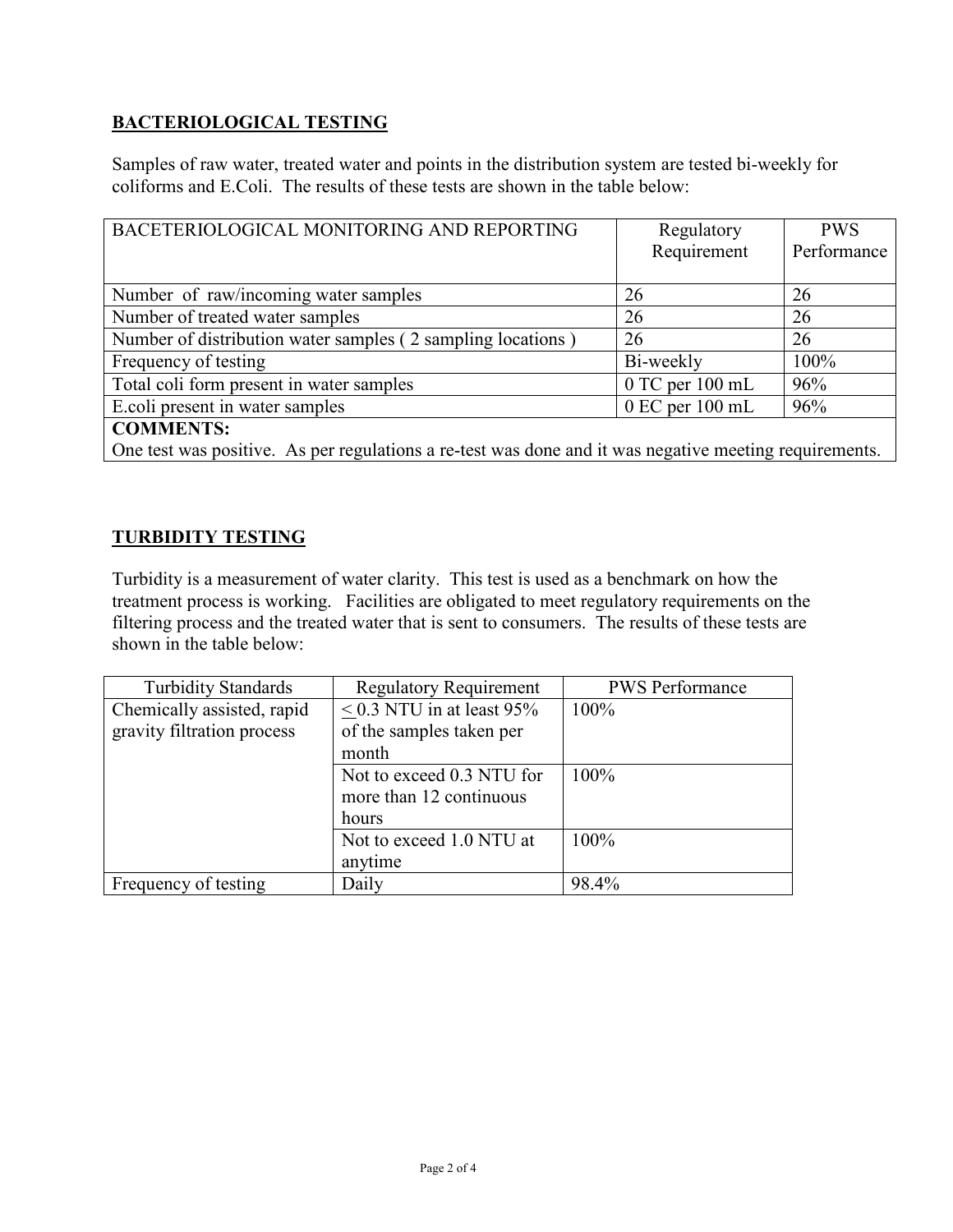# **DISINFECTION TESTING & MONITORING**

This testing is done to ensure that the water is safe for the consumer and to meet the regulatory requirements. The results of these tests are shown in the table illustrated below:

| <b>Chlorine Requirements</b>            | <b>Regulatory Requirement</b> | <b>PWS Performance</b> |
|-----------------------------------------|-------------------------------|------------------------|
| (A) Free chlorine residual entering the | $> 0.5$ mg/L                  | $100\%$                |
| distribution system                     |                               |                        |
| (B) Free chlorine residual in the       | $> 0.1$ mg/L                  | 71%                    |
| distribution system                     |                               |                        |
| (C) Frequency of testing                | Daily for A                   | 100%                   |
|                                         | Bi Weekly for B               | 100%                   |
| (D) Report submissions                  | Monthly                       | 100%                   |

# **FLOURIDE**

A fluoride content test is done to the treated water to determine mg/L of fluoride in the treated water and to meet regulatory requirements. The results of these tests are show in the table below:

|                                          | Daily Samples | <b>Composite Samples</b> | <b>Composite Samples</b> |
|------------------------------------------|---------------|--------------------------|--------------------------|
|                                          | Passed        | Taken                    | Passed                   |
| Number of fluoride samples               | Daily         |                          |                          |
| Flouride less than $1.5 \text{ mg/L}$ as | 100%          | 100%                     | 100%                     |
| per CDWG.                                |               |                          |                          |

## **DISINFECTION BY-PRODUCTS MONITORING & REPORTING**

These tests are done to meet Regulatory requirements. The results of these tests are shown on the following table:

| <b>DISINFECTION BY-PRODUCTS</b>               | Regulatory   | <b>PWS</b>   |
|-----------------------------------------------|--------------|--------------|
| <b>MONITORING AND REPORTING</b>               | Requirement  | Performance  |
|                                               |              |              |
| A) Trihalomethane sampling requirements       | 4 times per  | 100%         |
|                                               | year         |              |
| B) Total Trihalomethane Standard              | $0.1$ mg/L   | $0.16$ mg/L  |
| C) Bromodichloromethane sampling requirements | 4 times per  | $100\%$      |
|                                               | year         |              |
| D) Bromodichloromethane Standard              | $0.016$ mg/L | $0.011$ mg/L |

THM and HAA results were higher than usual. This was likely caused by the flood like conditions from spring to early fall. The organic content of the water was increased and additional chlorine was required to properly disinfect the water. This phenomenon increased